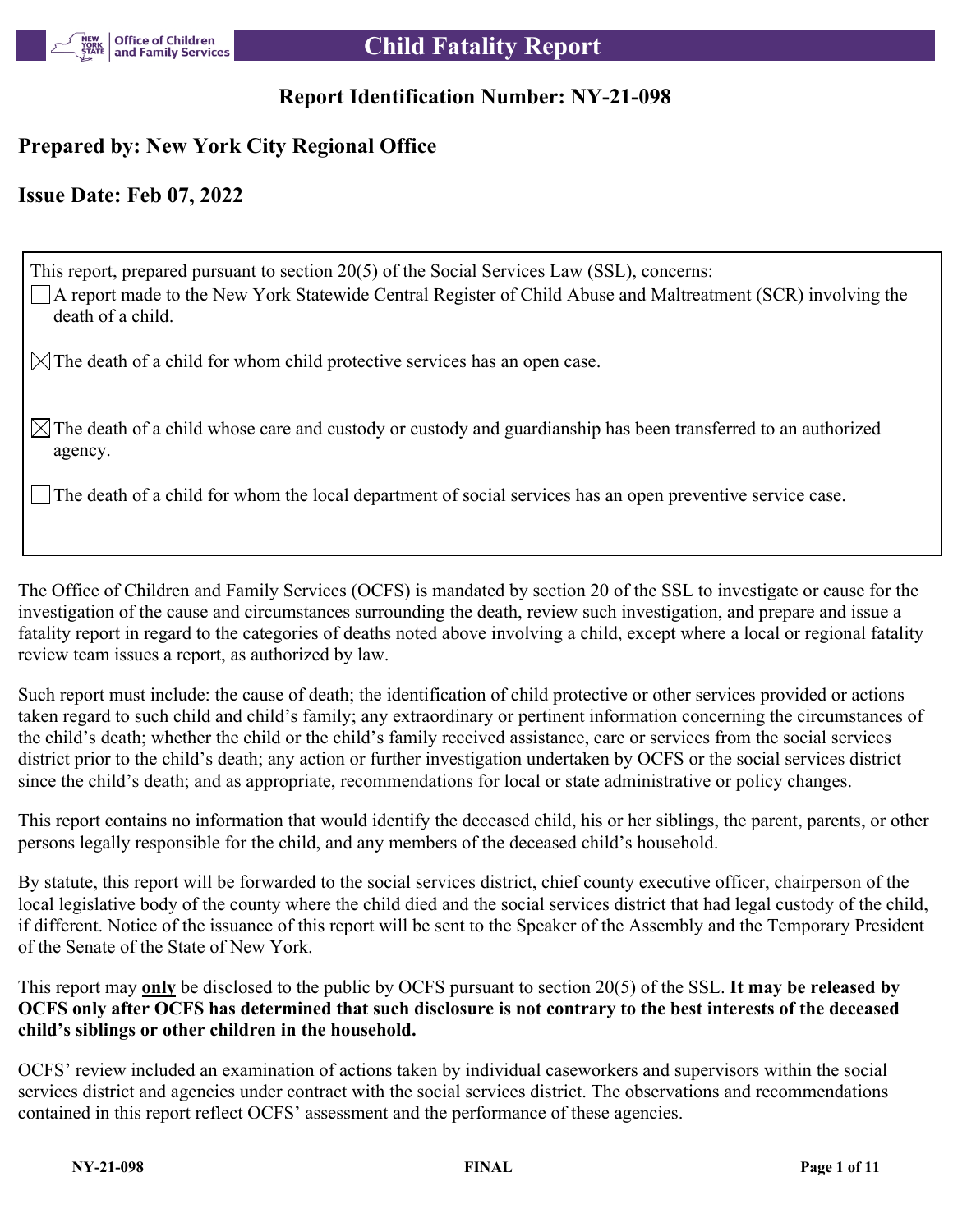

# **Abbreviations**

| <b>Relationships</b>                                 |                                                                       |                                       |  |  |  |  |  |
|------------------------------------------------------|-----------------------------------------------------------------------|---------------------------------------|--|--|--|--|--|
| <b>BM-Biological Mother</b>                          | <b>SM-Subject Mother</b>                                              | SC-Subject Child                      |  |  |  |  |  |
| <b>BF-Biological Father</b>                          | SF-Subject Father                                                     | OC-Other Child                        |  |  |  |  |  |
| MGM-Maternal Grand Mother                            | <b>MGF-Maternal Grand Father</b>                                      | FF-Foster Father                      |  |  |  |  |  |
| PGM-Paternal Grand Mother                            | PGF-Paternal Grand Father                                             | DCP-Day Care Provider                 |  |  |  |  |  |
| MGGM-Maternal Great Grand Mother                     | MGGF-Maternal Great Grand Father                                      | PGGF-Paternal Great Grand Father      |  |  |  |  |  |
| PGGM-Paternal Great Grand Mother                     | MA/MU-Maternal Aunt/Maternal Uncle PA/PU-Paternal Aunt/Paternal Uncle |                                       |  |  |  |  |  |
| <b>FM-Foster Mother</b>                              | <b>SS-Surviving Sibling</b>                                           | <b>PS-Parent Sub</b>                  |  |  |  |  |  |
| CH/CHN-Child/Children                                | <b>OA-Other Adult</b>                                                 |                                       |  |  |  |  |  |
|                                                      | Contacts                                                              |                                       |  |  |  |  |  |
| <b>LE-Law Enforcement</b>                            | <b>CW-Case Worker</b>                                                 | CP-Case Planner                       |  |  |  |  |  |
| Dr.-Doctor                                           | ME-Medical Examiner                                                   | <b>EMS-Emergency Medical Services</b> |  |  |  |  |  |
| DC-Day Care                                          | FD-Fire Department                                                    | <b>BM-Biological Mother</b>           |  |  |  |  |  |
| <b>CPS-Child Protective Services</b>                 |                                                                       |                                       |  |  |  |  |  |
|                                                      | <b>Allegations</b>                                                    |                                       |  |  |  |  |  |
| <b>FX-Fractures</b>                                  | <b>II-Internal Injuries</b>                                           | L/B/W-Lacerations/Bruises/Welts       |  |  |  |  |  |
| S/D/S-Swelling/Dislocation/Sprains                   | C/T/S-Choking/Twisting/Shaking                                        | B/S-Burns/Scalding                    |  |  |  |  |  |
| P/Nx-Poisoning/ Noxious Substance                    | <b>XCP-Excessive Corporal Punishment</b>                              | PD/AM-Parent's Drug Alcohol Misuse    |  |  |  |  |  |
| CD/A-Child's Drug/Alcohol Use                        | <b>LMC-Lack of Medical Care</b>                                       | <b>EdN-Educational Neglect</b>        |  |  |  |  |  |
| <b>EN-Emotional Neglect</b>                          | <b>SA-Sexual Abuse</b>                                                | M/FTTH-Malnutrition/Failure-to-thrive |  |  |  |  |  |
| IF/C/S-Inadequate Food/ Clothing/<br>Shelter         | <b>IG-Inadequate Guardianship</b>                                     | LS-Lack of Supervision                |  |  |  |  |  |
| Ab-Abandonment                                       | OTH/COI-Other                                                         |                                       |  |  |  |  |  |
|                                                      | <b>Miscellaneous</b>                                                  |                                       |  |  |  |  |  |
| <b>IND-Indicated</b>                                 | UNF-Unfounded                                                         | SO-Sexual Offender                    |  |  |  |  |  |
| Sub-Substantiated                                    | Unsub-Unsubstantiated                                                 | <b>DV-Domestic Violence</b>           |  |  |  |  |  |
| LDSS-Local Department of Social                      | <b>ACS-Administration for Children's</b>                              | NYPD-New York City Police             |  |  |  |  |  |
| Service                                              | Services                                                              | Department                            |  |  |  |  |  |
| PPRS-Purchased Preventive<br>Rehabilitative Services | TANF-Temporary Assistance to Needy<br>Families                        | FC-Foster Care                        |  |  |  |  |  |
| MH-Mental Health                                     | <b>ER-Emergency Room</b>                                              | <b>COS-Court Ordered Services</b>     |  |  |  |  |  |
| <b>OP-Order of Protection</b>                        | <b>RAP-Risk Assessment Profile</b>                                    | FASP-Family Assessment Plan           |  |  |  |  |  |
| <b>FAR-Family Assessment Response</b>                | Hx-History                                                            | Tx-Treatment                          |  |  |  |  |  |
| <b>CAC-Child Advocacy Center</b>                     | PIP-Program Improvement Plan                                          | yo-year(s) old                        |  |  |  |  |  |
| <b>CPR-Cardiopulmonary Resuscitation</b>             | ASTO-Allowing Sex Abuse to Occur                                      |                                       |  |  |  |  |  |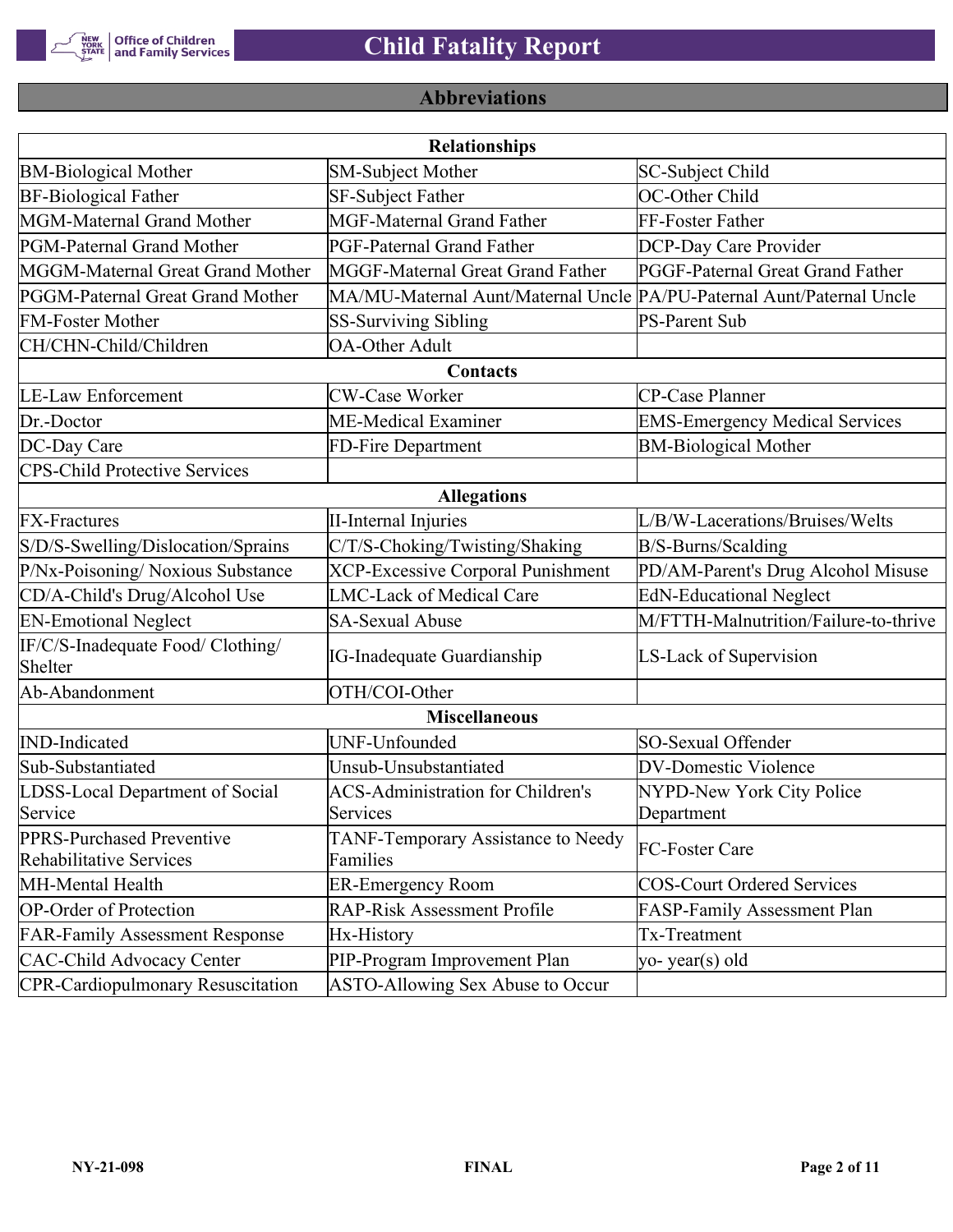

# **Case Information**

**Report Type:** Child Deceased **Jurisdiction:** Queens **Date of Death:** 09/01/2021

**Age:** 17 day(s) **Gender:** Male **Initial Date OCFS Notified:** 09/01/2021

**Presenting Information**

Information received via the OCFS 7065 indicated on 08/15/21 the child was born prematurely and was admitted to the hospital for monitoring of his overall growth and for treatment. On 09/01/21, the child's condition worsened. The child rapidly decompensated and he died around 11:30am.

#### **Executive Summary**

This report concerns the death of a 17-day-old male subject child who died on 9/1/21. As of the writing of this report, OCFS NYCRO had not received a copy of the autopsy report from the Office of the Chief Medical Examiner. However, hospital personnel indicated the child was extremely premature.

ACS submitted the OCFS-7065 Agency Reporting Form for Serious Injuries, Accidents or Deaths of Children in Foster Care and Deaths of Children in Open Child Protective or Preventive Services Cases. The information regarding the child's death was reported to OCFS under Chapter 485 of the Laws of 2006.

At the time of the child's death, the child's parents resided in separate locations. There were no surviving siblings or other children in the homes.

ACS' investigation revealed the subject child had been born prematurely (31 weeks gestation) and had complicated medical issues since his birth. The child was hospitalized from birth and was receiving enhanced medical care. During the night of 8/31/21, the child's medical conditions worsened. The child was intubated in the morning hours of 9/1/21 due to his rapid decompensation and at 11:30AM the child was pronounced dead by the physicians after resuscitative efforts failed.

Contact with medical personnel at the hospital revealed a number of attempts were made to contact the parents prior to the child's death; however, none was successful. Hospital personnel reported the child had a number of medical issues associated with extreme prematurity.

There was no law enforcement involvement regarding the death of the child.

The parents refused all offers of services and did not make themselves available for interviews with ACS. The case was closed on 9/30/21.

# **Findings Related to the CPS Investigation of the Fatality**

**Safety Assessment:**

- **Was sufficient information gathered to make the decision recorded on the:**
	- o **Safety assessment due at the time of determination?** N/A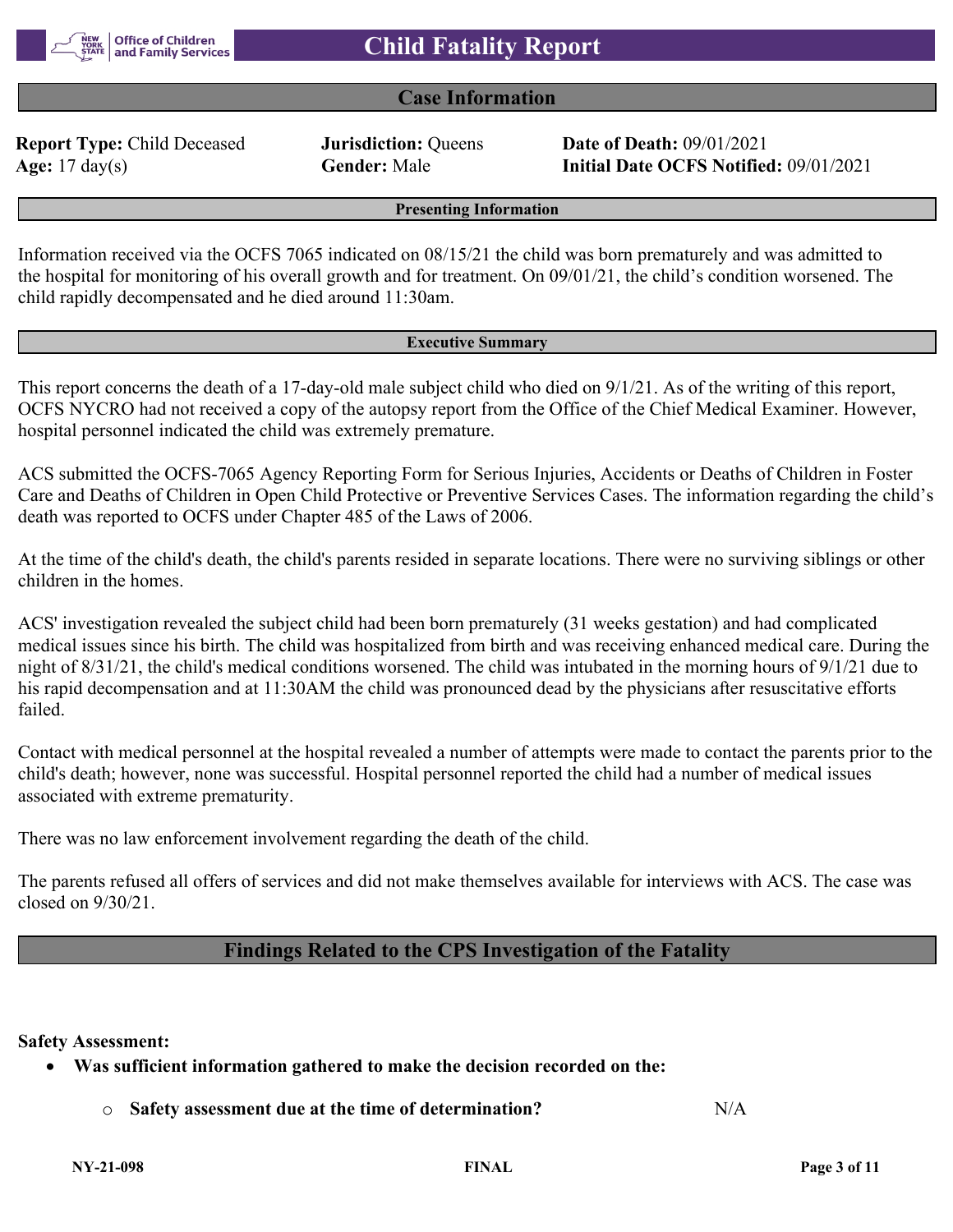

## **Determination:**

 **Was sufficient information gathered to make determination(s) for all allegations**  N/A **as well as any others identified in the course of the investigation?**

| Was the determination made by the district to unfound or indicate<br>$\bullet$<br>appropriate?            | N/A                                                    |
|-----------------------------------------------------------------------------------------------------------|--------------------------------------------------------|
| <b>Explain:</b>                                                                                           |                                                        |
| There were no allegations pertaining to the death of the child.                                           |                                                        |
| Was the decision to close the case appropriate?                                                           | <b>Yes</b>                                             |
| Was casework activity commensurate with appropriate and relevant statutory or<br>regulatory requirements? | <b>Yes</b>                                             |
| Was there sufficient documentation of supervisory consultation?                                           | Yes, the case record has<br>detail of the consultation |

## **Explain:**

The level of casework activity, which includes contact with the family and others from the time ACS received the information regarding the child's death through case conclusion was commensurate with the case circumstances. The decision to close the case was appropriate as there were no surviving siblings or other children in the household.

|  | <b>Required Actions Related to the Fatality</b> |  |  |
|--|-------------------------------------------------|--|--|
|  |                                                 |  |  |

|  | Are there Required Actions related to the compliance issue(s)? $\Box$ Yes $\ \boxtimes$ No |  |  |  |
|--|--------------------------------------------------------------------------------------------|--|--|--|
|--|--------------------------------------------------------------------------------------------|--|--|--|

# **Fatality-Related Information and Investigative Activities**

| <b>Incident Information</b>                                                                                                                                                                       |                                |                            |  |  |  |
|---------------------------------------------------------------------------------------------------------------------------------------------------------------------------------------------------|--------------------------------|----------------------------|--|--|--|
| <b>Date of Death: 09/01/2021</b>                                                                                                                                                                  | <b>Time of Death: 11:30 AM</b> |                            |  |  |  |
| County where fatality incident occurred:                                                                                                                                                          |                                | Queens                     |  |  |  |
| Was 911 or local emergency number called?                                                                                                                                                         |                                | N <sub>o</sub>             |  |  |  |
| Did EMS respond to the scene?                                                                                                                                                                     |                                | N <sub>o</sub>             |  |  |  |
| At time of incident leading to death, had child used alcohol or drugs?                                                                                                                            |                                | N <sub>o</sub>             |  |  |  |
| Child's activity at time of incident:                                                                                                                                                             |                                |                            |  |  |  |
| Sleeping<br>Working                                                                                                                                                                               |                                | Driving / Vehicle occupant |  |  |  |
| Playing<br>Eating                                                                                                                                                                                 |                                | Unknown                    |  |  |  |
| Other: Hospitalized                                                                                                                                                                               |                                |                            |  |  |  |
| Did child have supervision at time of incident leading to death? Yes<br>At time of incident was supervisor impaired? Not impaired.<br>At time of incident supervisor was:<br>Distracted<br>Asleep | Absent<br>Other: N/A           |                            |  |  |  |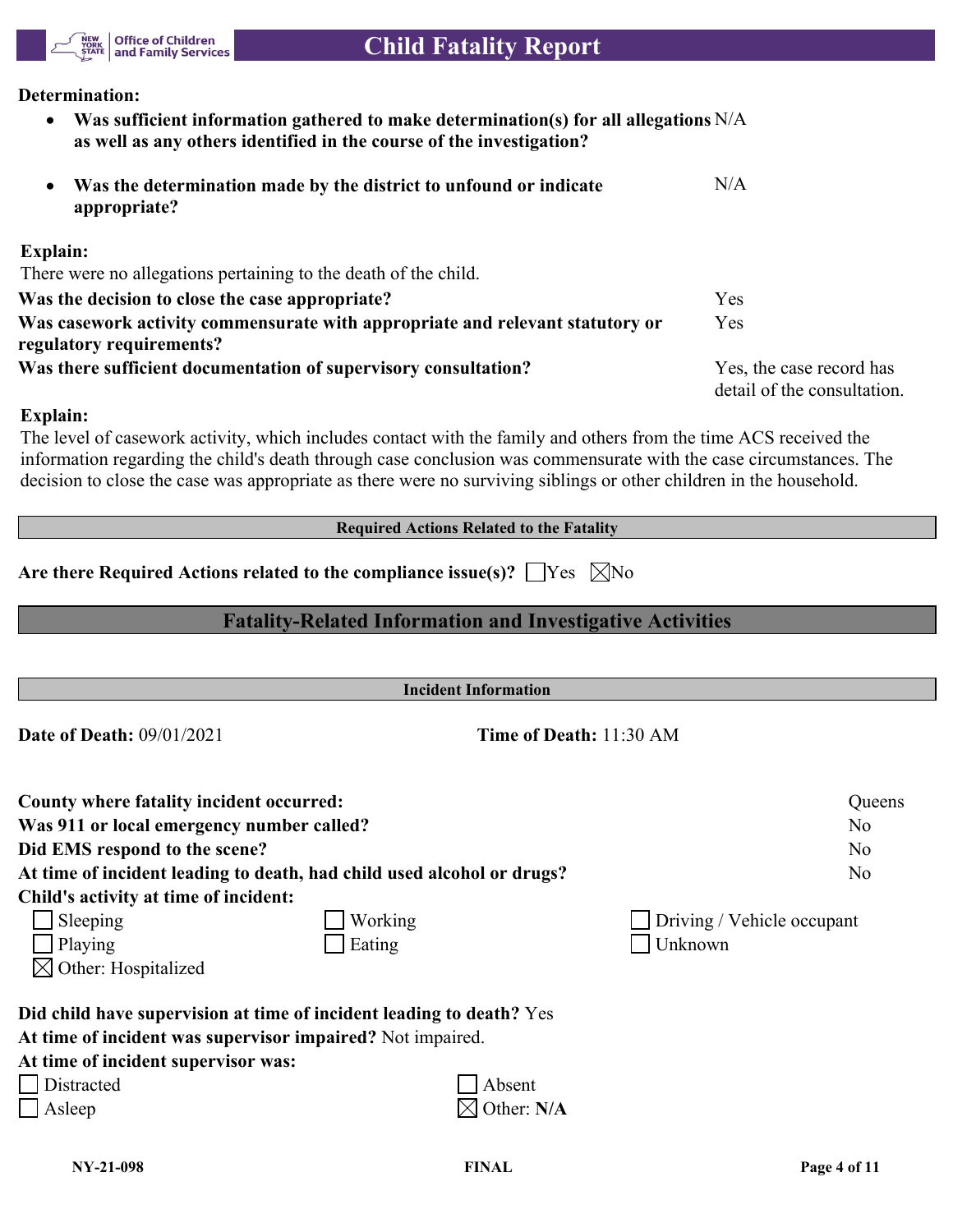

**Total number of deaths at incident event:**

**Children ages 0-18:** 1

**Adults:** 0

## **Household Composition at time of Fatality**

| Household                  | <b>Relationship</b> | Role    | Gender | Age                    |
|----------------------------|---------------------|---------|--------|------------------------|
| Deceased Child's Household | Deceased Child      | No Role | Male   | $ 17 \text{ Day}(s) $  |
| Deceased Child's Household | Mother              | No Role | Female | $25$ Year(s)           |
| Other Household 1          | Father              | No Role | Male   | $ 49 \text{ Year}(s) $ |

#### **LDSS Response**

Following the child's death, on 9/1/21, ACS contacted medical personnel at the hospital and learned on 8/31/21 the child's health began to decline. and within 24 hours he was declared critically ill as his heart was failing, his temperature was fluctuating, and his liver was weak. The child was intubated in the morning due to respiratory failure, and other issues. At 11:30AM the child was pronounced dead. The hospital reported the parents were finally notified and they came to the hospital.

ACS reviewed the case history which reflected the family had an open case in family court stemming from an Article 10 Petition of Neglect filed on 8/30/21 due to the parent's drug use and their failure to plan for the child. ACS was granted a remand of the child who remained hospitalized as a result of his medical issues related to his premature birth. ACS documented the parents did not appear in court and were uncooperative with ACS. ACS also established there were no SSs, neither were there any other children residing in the respective homes of the mother and father.

Case documentation reflected there was no police involvement in the exploration of the case circumstances.

On 9/1/21, 9/2/21, and 9/8/21, ACS contacted the parents. When interviewed the mother indicated she had used 2-3 bags of cocaine daily during her pregnancy; the father did not provide any details regarding his drug use. ACS spoke with the parents about services, which they declined. The parents said they were doing well. Case documentation reflected that despite the parents refusals the Specialist contacted provider agencies and gave the family information regarding services.

On 9/30/21 ACS withdrew the Article 10 Petition of Neglect and closed the case.

**Official Manner and Cause of Death**

**Official Manner:** Unknown **Primary Cause of Death:** Pending **Person Declaring Official Manner and Cause of Death:** Medical Examiner

**Multidisciplinary Investigation/Review**

**Was the fatality referred to an OCFS approved Child Fatality Review Team?**No **Comments:** There is no OCFS approved Child Fatality Review Team in the NYC region.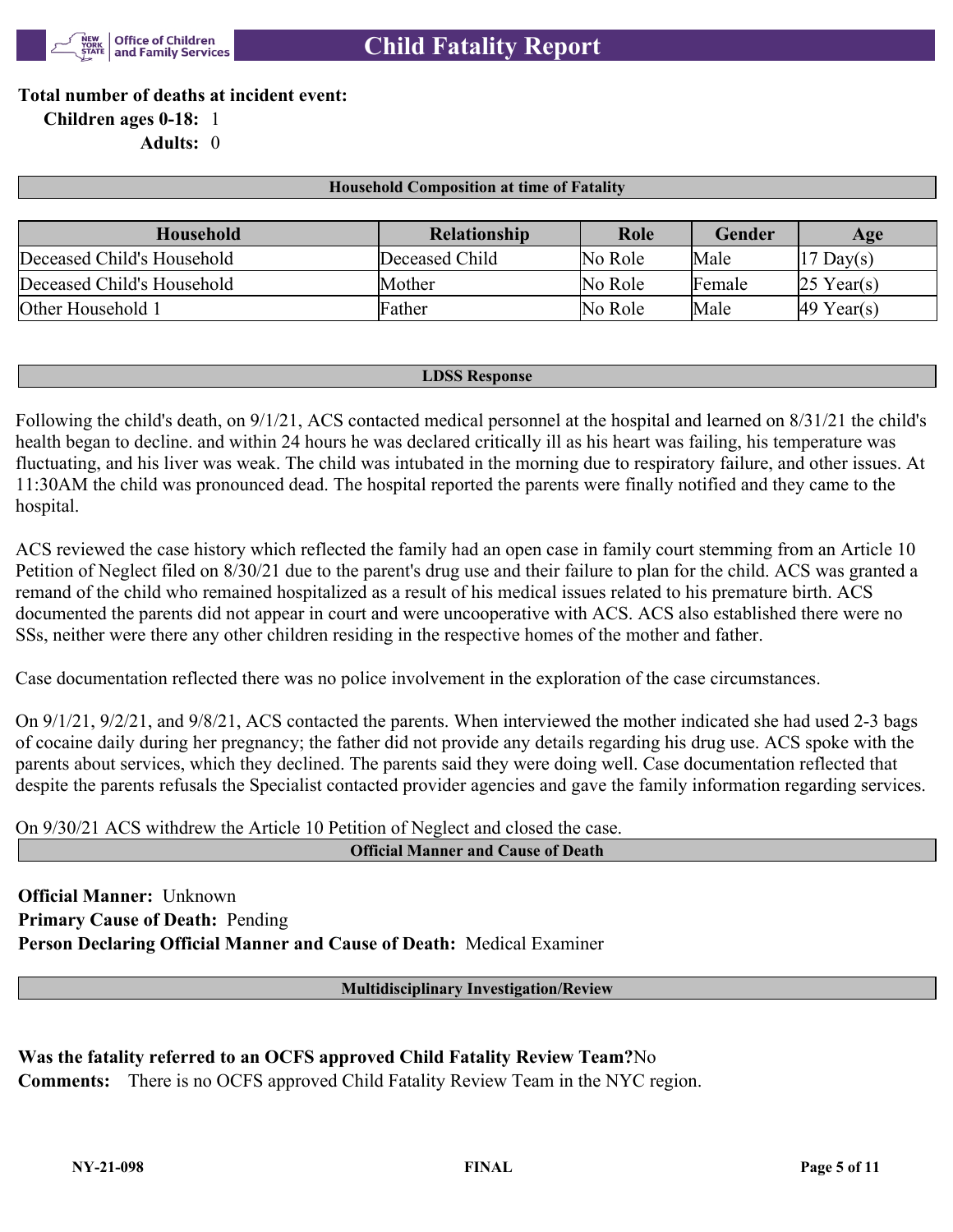

## **CPS Fatality Casework/Investigative Activities**

|                                                                               | Yes         | No. | N/A      | <b>Unable to</b><br><b>Determine</b> |
|-------------------------------------------------------------------------------|-------------|-----|----------|--------------------------------------|
| All children observed?                                                        |             |     | $\times$ |                                      |
| When appropriate, children were interviewed?                                  |             |     | $\times$ |                                      |
| Contact with source?                                                          | $\times$    |     |          |                                      |
| All appropriate Collaterals contacted?                                        | $\boxtimes$ |     |          |                                      |
| Was a death-scene investigation performed?                                    |             |     | $\times$ |                                      |
| Coordination of investigation with law enforcement?                           |             |     | $\times$ |                                      |
| Was there timely entry of progress notes and other required<br>documentation? | $\times$    |     |          |                                      |

|                                                                       | Yes | No. | N/A | <b>Unable to</b><br><b>Determine</b> |
|-----------------------------------------------------------------------|-----|-----|-----|--------------------------------------|
| Were there any surviving siblings or other children in the household? |     |     |     |                                      |

**Fatality Safety Assessment Activities**

#### **Legal Activity Related to the Fatality**

**Was there legal activity as a result of the fatality investigation?** There was no legal activity.

## **Have any Orders of Protection been issued?** No

## **Services Provided to the Family in Response to the Fatality**

| <b>Services</b>               | <b>Provided</b><br><b>After</b><br>Death | Offered,<br>but<br><b>Refused</b> | Offered,<br><b>Unknown</b><br>if Used | <b>Not</b><br><b>Offered</b> | <b>Needed</b><br>but<br><b>Unavailable</b> | N/A         | <b>CDR</b><br><b>Lead to</b><br>Referral |
|-------------------------------|------------------------------------------|-----------------------------------|---------------------------------------|------------------------------|--------------------------------------------|-------------|------------------------------------------|
| <b>Bereavement counseling</b> |                                          | $\times$                          |                                       |                              |                                            |             |                                          |
| <b>Economic support</b>       |                                          | $\times$                          |                                       |                              |                                            |             |                                          |
| <b>Funeral arrangements</b>   |                                          | $\boxtimes$                       |                                       |                              |                                            |             |                                          |
| <b>Housing assistance</b>     |                                          | $\boxtimes$                       |                                       |                              |                                            |             |                                          |
| <b>Mental health services</b> |                                          | $\boxtimes$                       |                                       |                              |                                            |             |                                          |
| <b>Foster care</b>            |                                          |                                   |                                       |                              |                                            | $\boxtimes$ |                                          |
| <b>Health care</b>            |                                          |                                   |                                       |                              |                                            | $\boxtimes$ |                                          |
| <b>Legal services</b>         |                                          |                                   |                                       |                              |                                            | $\boxtimes$ |                                          |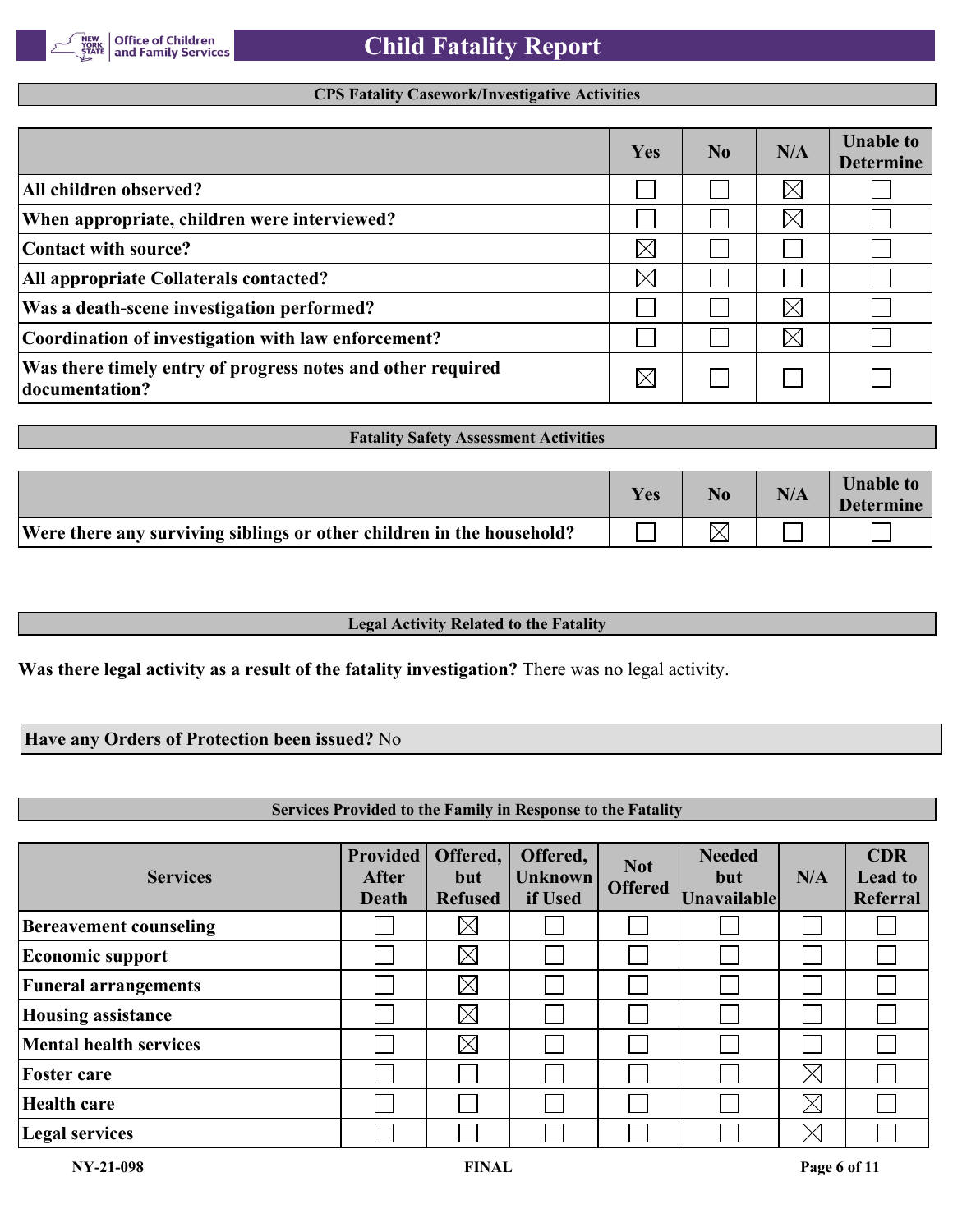

# **Child Fatality Report**

| <b>Family planning</b>               |             |  | $\boxtimes$ |  |
|--------------------------------------|-------------|--|-------------|--|
| <b>Homemaking Services</b>           |             |  | $\boxtimes$ |  |
| <b>Parenting Skills</b>              | $\Join$     |  |             |  |
| <b>Domestic Violence Services</b>    | $\boxtimes$ |  |             |  |
| <b>Early Intervention</b>            |             |  | $\times$    |  |
| <b>Alcohol/Substance abuse</b>       | $\boxtimes$ |  |             |  |
| Child Care                           |             |  | $\times$    |  |
| Intensive case management            |             |  | $\boxtimes$ |  |
| Family or others as safety resources |             |  | $\times$    |  |
| <b>Other</b>                         |             |  | $\times$    |  |

# **Were services provided to siblings or other children in the household to address any immediate needs and support their well-being in response to the fatality?** N/A

#### **Explain:**

There were no surviving siblings or other children in the home.

## **Were services provided to parent(s) and other care givers to address any immediate needs related to the fatality?** No

## **Explain:**

The parents refused all offers for services.

# **History Prior to the Fatality**

| <b>Child Information</b>                                                             |                       |                                        |
|--------------------------------------------------------------------------------------|-----------------------|----------------------------------------|
| Did the child have a history of alleged child abuse/maltreatment?                    |                       | Yes                                    |
| Was the child ever placed outside of the home prior to the death?                    |                       | Yes                                    |
| Were there any siblings ever placed outside of the home prior to this child's death? |                       | No                                     |
| Was the child acutely ill during the two weeks before death?                         |                       | Yes                                    |
| <b>Infants Under One Year Old</b>                                                    |                       |                                        |
| During pregnancy, mother:                                                            |                       |                                        |
| $\Box$ Had medical complications / infections                                        | Had heavy alcohol use |                                        |
| Misused over-the-counter or prescription drugs                                       | Smoked tobacco        |                                        |
| Experienced domestic violence                                                        | Used illicit drugs    |                                        |
| Was not noted in the case record to have any of the issues listed                    |                       |                                        |
| Infant was born:                                                                     |                       |                                        |
| $\boxtimes$ Drug exposed                                                             |                       | With fetal alcohol effects or syndrome |
| With neither of the issues listed noted in case record                               |                       |                                        |
|                                                                                      |                       |                                        |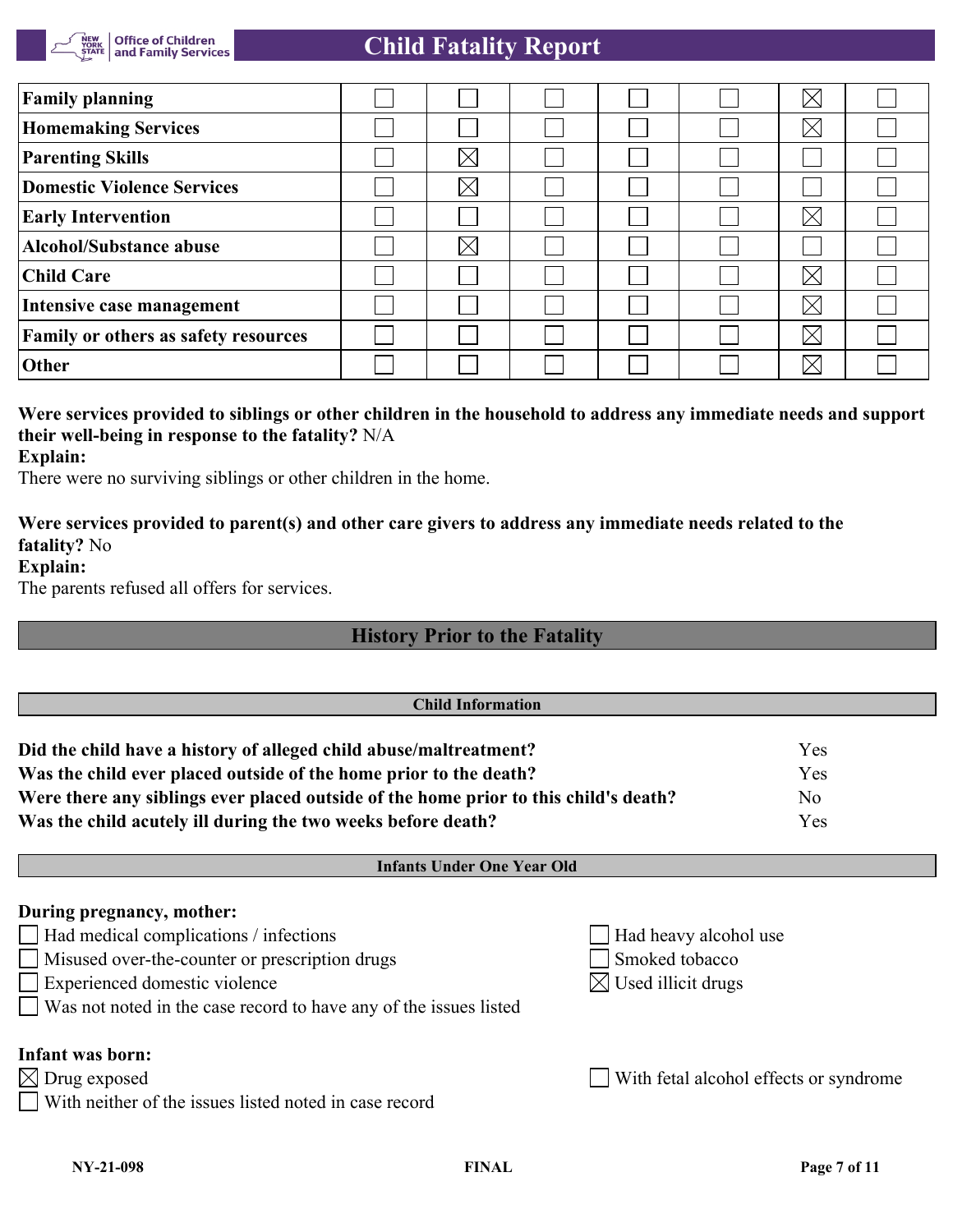## **CPS - Investigative History Three Years Prior to the Fatality**

| Date of<br><b>SCR</b><br><b>Report</b> | <b>Alleged</b><br>Victim(s)            | <b>Alleged</b><br>Perpetrator(s) | Allegation(s)                                    | <b>Allegation</b><br><b>Outcome</b> | Compliance <br>Issue(s) |
|----------------------------------------|----------------------------------------|----------------------------------|--------------------------------------------------|-------------------------------------|-------------------------|
|                                        | $[08/17/2021]$ Deceased Child, Male, 2 | Mother, Female, 25<br>Years      | Inadequate Guardianship                          | Substantiated                       | Yes                     |
|                                        | Deceased Child, Male, 2<br>Days        | Mother, Female, 25<br>Years      | Parents Drug / Alcohol<br>Misuse                 | Substantiated                       |                         |
|                                        | Deceased Child, Male, 2<br>Days        |                                  | Father, Male, 49 Years   Inadequate Guardianship | Substantiated                       |                         |

## **Report Summary:**

The SCR report alleged on 8/15/21 the mother gave birth to a male child who, along with the mother, tested positive for cocaine and opiates. The mother left the hospital against medical advice.

| <b>Report Determination: Indicated</b> | <b>Date of Determination: 09/30/2021</b> |
|----------------------------------------|------------------------------------------|
|----------------------------------------|------------------------------------------|

## **Basis for Determination:**

ACS substantiated the allegations of Parents' Drug/Alcohol Misuse by the mother based on the positive test results for several illegal drugs at the birth of the child. ACS also documented the mother admitted to drug use prior to and after the birth of the child who was born with significant medical conditions. ACS substantiated the allegation of Inadequate Guardianship of the newborn by the parents after adding the allegation of Inadequate Guardianship of the child by the father. ACS documented the parents failed to plan for the ongoing care of the child.

## **OCFS Review Results:**

ACS initiated the investigation timely and made the appropriate contacts. However, ACS' decision to substantiate the allegations based on the mother's pre-birth activity was not appropriate. Additionally, the child was born prematurely and remained in the hospital where all his needs were being met.

| Are there Required Actions related to the compliance issue(s)? $\boxtimes$ Yes |  |
|--------------------------------------------------------------------------------|--|
| llssue:                                                                        |  |

Appropriateness of allegation determination

# **Summary:**

ACS' decision to substantiate the allegations based on the mother's pre-birth activity was not appropriate. Additionally, the child was born prematurely and remained in the hospital where all his needs were being met.

# **Legal Reference:**

FCA 1012 (e) & (f);18 NYCRR 432.2(b)(3)(iv)

# **Action:**

ACS must submit a performance improvement plan within 45 days that identifies what action it has, or will take, to address the citation(s) identified in the fatality report. ACS must meet with the staff involved with this investigation and inform NYCRO of the date of the meeting, who attended and what was discussed.

# **CPS - Investigative History More Than Three Years Prior to the Fatality**

There was no CPS investigative history more than three years prior to the fatality.

**Known CPS History Outside of NYS**

There was no known CPS history outside of NYS.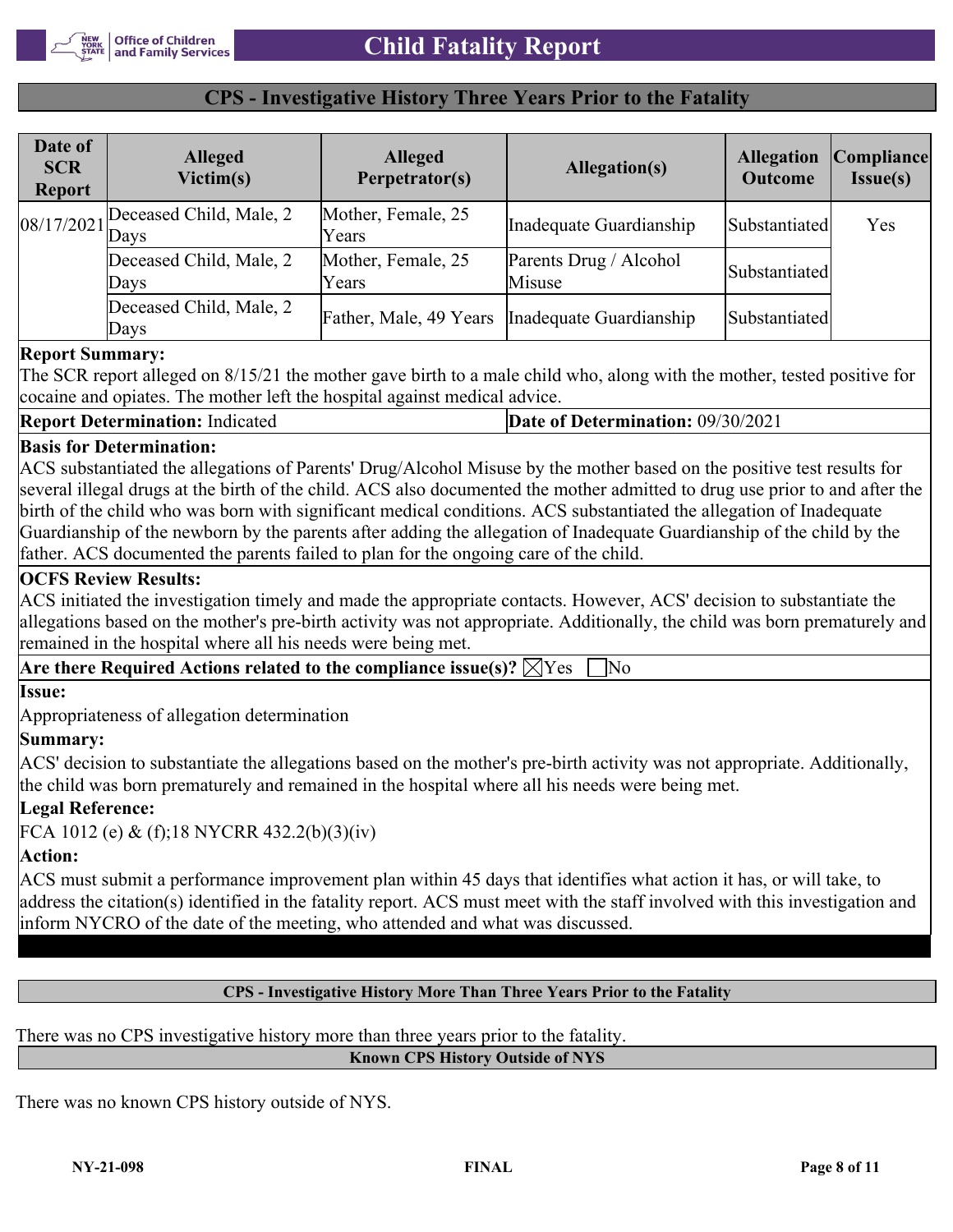

## **Family Assessment and Service Plan (FASP)**

|                                                                                           | Yes | No | N/A | <b>Unable to</b><br><b>Determine</b> |
|-------------------------------------------------------------------------------------------|-----|----|-----|--------------------------------------|
| Was the most recent FASP approved on time?                                                |     |    |     |                                      |
| Was there a current Risk Assessment Profile/Risk Assessment in the most  <br>recent FASP? |     |    |     |                                      |

# **Foster Care at the Time of the Fatality**

**The deceased child(ren) were in foster care at the time of the fatality?** Yes

**Date deceased child(ren) was placed in care:**

**Date of placement with most recent caregiver?** 08/30/2021

**How did the child(ren) enter placement?** Court Order

## **Review of Foster Care When Child was in Foster Care at the time of the Fatality**

|                                                                                                                             | Yes         | N <sub>0</sub> | N/A         | <b>Unable to</b><br><b>Determine</b> |
|-----------------------------------------------------------------------------------------------------------------------------|-------------|----------------|-------------|--------------------------------------|
| Does the case record document that sufficient steps were taken to<br>safeguard this child's safety while in this placement? | $\boxtimes$ |                |             |                                      |
| Did the placement comply with the appropriateness of placement<br>standards?                                                | $\boxtimes$ |                |             |                                      |
| Was the most recent placement stable?                                                                                       | $\boxtimes$ |                |             |                                      |
| Did the agency comply with sibling placement standards?                                                                     |             |                | $\boxtimes$ |                                      |
| Was the child AWOL at the time of death?                                                                                    |             |                |             |                                      |

| <b>Visitation</b>                                              |     |    |     |                                      |  |
|----------------------------------------------------------------|-----|----|-----|--------------------------------------|--|
|                                                                |     |    |     |                                      |  |
|                                                                | Yes | No | N/A | <b>Unable to</b><br><b>Determine</b> |  |
| Was the visitation plan appropriate for the child?             |     |    |     |                                      |  |
| Was visitation facilitated in accordance with the regulations? |     |    |     |                                      |  |
| Was there supervision of visits as required?                   |     |    |     |                                      |  |

| <b>Casework Contacts</b> |     |                |     |                                      |
|--------------------------|-----|----------------|-----|--------------------------------------|
|                          |     |                |     |                                      |
|                          | Yes | N <sub>0</sub> | N/A | <b>Unable to</b><br><b>Determine</b> |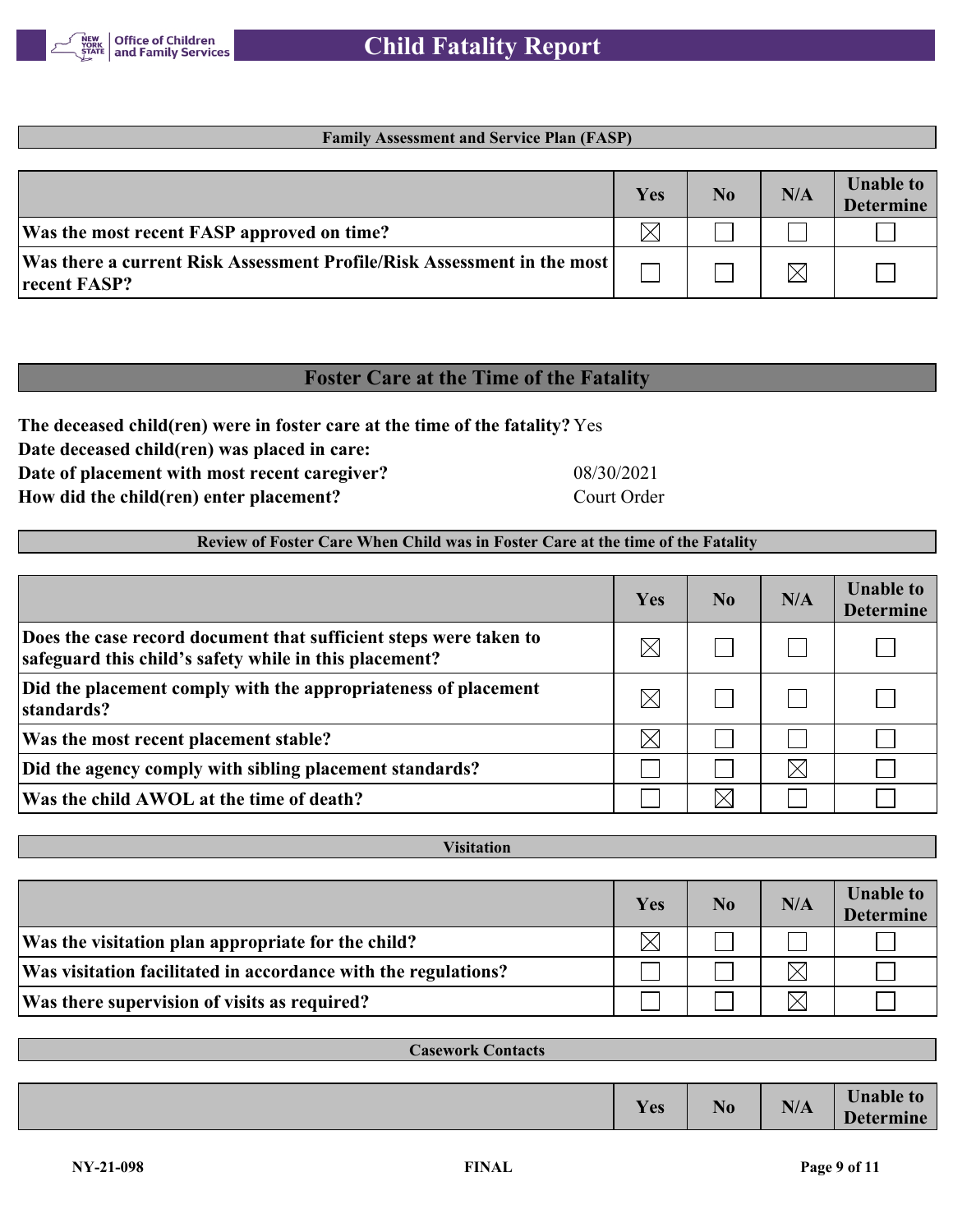

| Were face-to-face contacts with the child in the child's placement location<br>made with the required frequency?                                                 | $\boxtimes$ |  |  |
|------------------------------------------------------------------------------------------------------------------------------------------------------------------|-------------|--|--|
| Were face-to-face contacts with the parent/relative/discharge resource<br>made with required frequency?                                                          |             |  |  |
| Were face-to-face contacts with the parent/relative/discharge resource in<br>the parent/relative/discharge resource's home made with required<br>frequency?      |             |  |  |
| Were all of the casework contact requirements for contacts with the<br>caretakers made, including requirements for contact at the child's<br>placement location? |             |  |  |

#### **Provider Oversight/Training**

|                                                                                                                                                                                    | <b>Yes</b> | No | N/A         | <b>Unable to</b><br><b>Determine</b> |
|------------------------------------------------------------------------------------------------------------------------------------------------------------------------------------|------------|----|-------------|--------------------------------------|
| Did the agency provide the foster parents with required information<br>regarding the child's health, handicaps, and behavioral issues?                                             |            |    | $\boxtimes$ |                                      |
| Did the provider comply with discipline standards?                                                                                                                                 |            |    | $\times$    |                                      |
| Were the foster parents receiving enhanced levels of foster care<br>payments because of child need?                                                                                |            |    | $\boxtimes$ |                                      |
| If yes, was foster parent provided a training program approved<br>by OCFS that prepared the foster parent with appropriate<br>knowledge and skills to meet the needs of the child? |            |    | $\boxtimes$ |                                      |
| Was the certification/approval for the placement current?                                                                                                                          |            |    | $\boxtimes$ |                                      |
| Was a Criminal History check conducted?<br>Date:                                                                                                                                   |            |    | $\boxtimes$ |                                      |
| Was a check completed through the State Central Register?<br>Date:                                                                                                                 |            |    | $\boxtimes$ |                                      |
| Was a check completed through the Staff Exclusion List?<br>Date:                                                                                                                   |            |    | $\boxtimes$ |                                      |
| $\mathbf{A}$ is the state of $\mathbf{A}$ is the state of $\mathbf{A}$ is the state of $\mathbf{A}$ is the state of $\mathbf{A}$                                                   |            |    |             |                                      |

**Additional information, if necessary:**

The foster care case was closed on 9/30/21 following the death of the child. The Article 10 Petition was withdrawn.

## **Foster Care Placement History**

On 08/17/21, upon receipt of the SCR report, ACS initiated the investigation of the allegations of the report and based on the circumstances, ACS held a Child Safety Conference on 08/27/21, which the parents attended. At the conclusion of the conference it was decided that the case would be referred to ACS' Family Court Legal Services to request a remand of the child. On 08/30/21, the case was heard in court and the Court granted the agency's application for a remand of the child to the custody of the Commissioner of ACS. The child was not assigned to an agency as he remained hospitalized until his death on 9/1/21. The court case was withdrawn upon the death of the only child in the household.

**Legal History Within Three Years Prior to the Fatality**